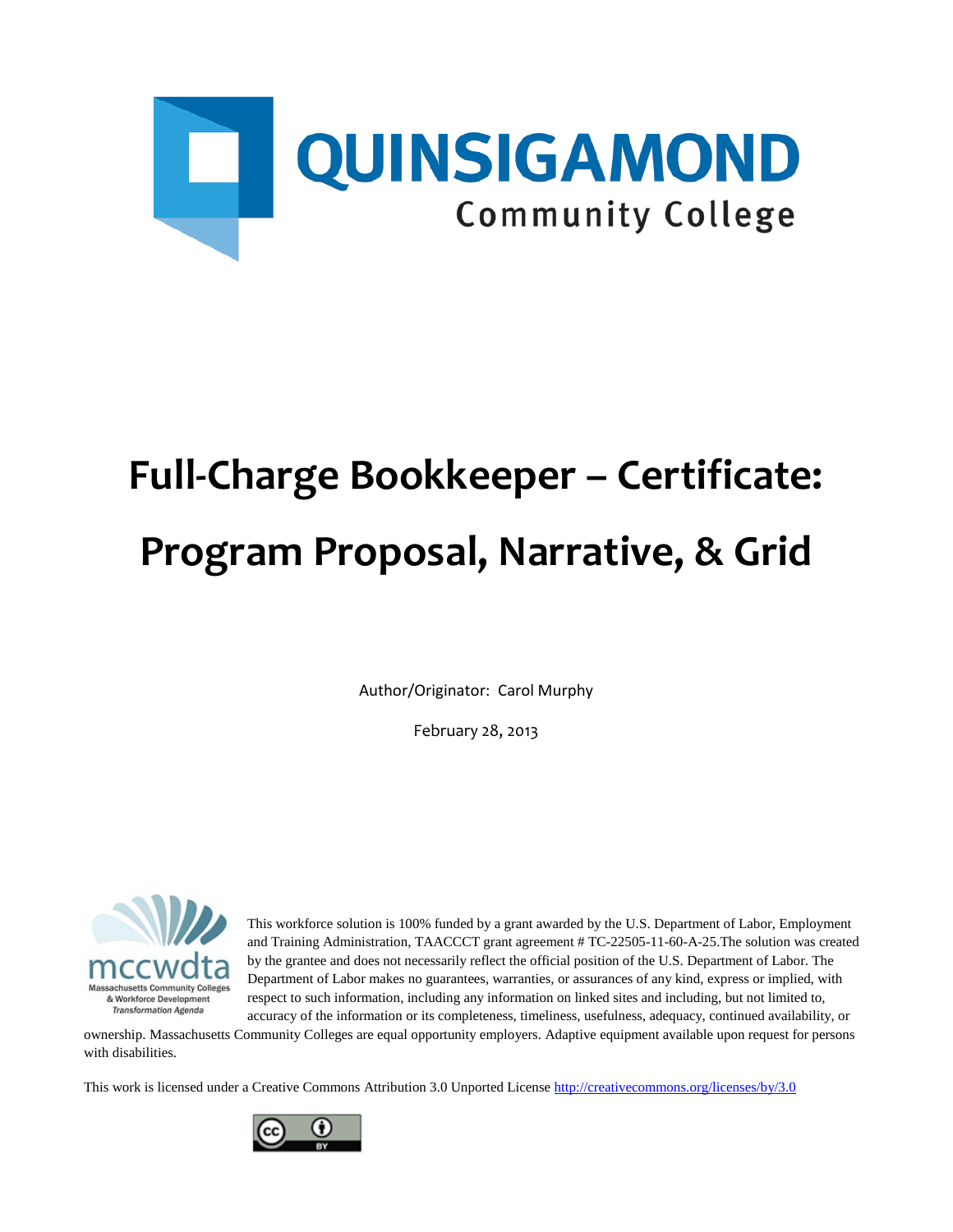#### 2012-2013 QUINSIGAMOND COMMUNITY COLLEGE

# NEW DEGREE PROGRAM OR NEW CERTIFICATE PROPOSAL

Program: Business Administration

Division: Business and Technology

Degree type: Full Charge Bookkeeper Certificate

CIP code for the degree program or certificate (check with IRaP Office): 52.0302

Attachments:

X Proposed program grid

Submit separate proposals for any new courses or revised courses in the program.

Provide a rationale for the proposed new program including a narrative for each of the following:

- How the need for this new program or certificate was determined  $\bullet$ The need was determined through the grant application from the U.S. Department of Labor Employment and Training Administration Notice of Availability of Funds and Solicitation for Grant Applications for Trade Adjustment Assistance Community College and Career Training Grants Program.
- $\ddot{\bullet}$ How the program was designed

The program was designed first through personal experience of the two full time accounting instructors' previous experience as being full charge bookkeepers in the business world, second through researching on line and in person within the Accounting business world, and third through collegial meeting with Wachusett Community College. This is the second certificate a student would need to complete the first being the Accounts Payable/Accounts Receivable Certificate.

- Wage analysis where appropriate; consult with IRaP office  $\pmb{\circ}$ Attached is also the well respected industry leader in Accounting employment, Robert Half 2012 Salary Guide in Accounting and Finance.
- How the new program or certificate was reviewed, approved, or developed in conjunction  $\bullet$ with an advisory board or other external agency The certificate has been reviewed, approved and developed through interaction with the OCC business department. Dean Kathy Rentsch, USDOL/MACCWDTA meetings, business advisory board.
- Demonstrated regional employer interest in hiring graduates  $\bullet$ Robert Half Associate, sales associate Robin Cohen, waiting to interview our graduates.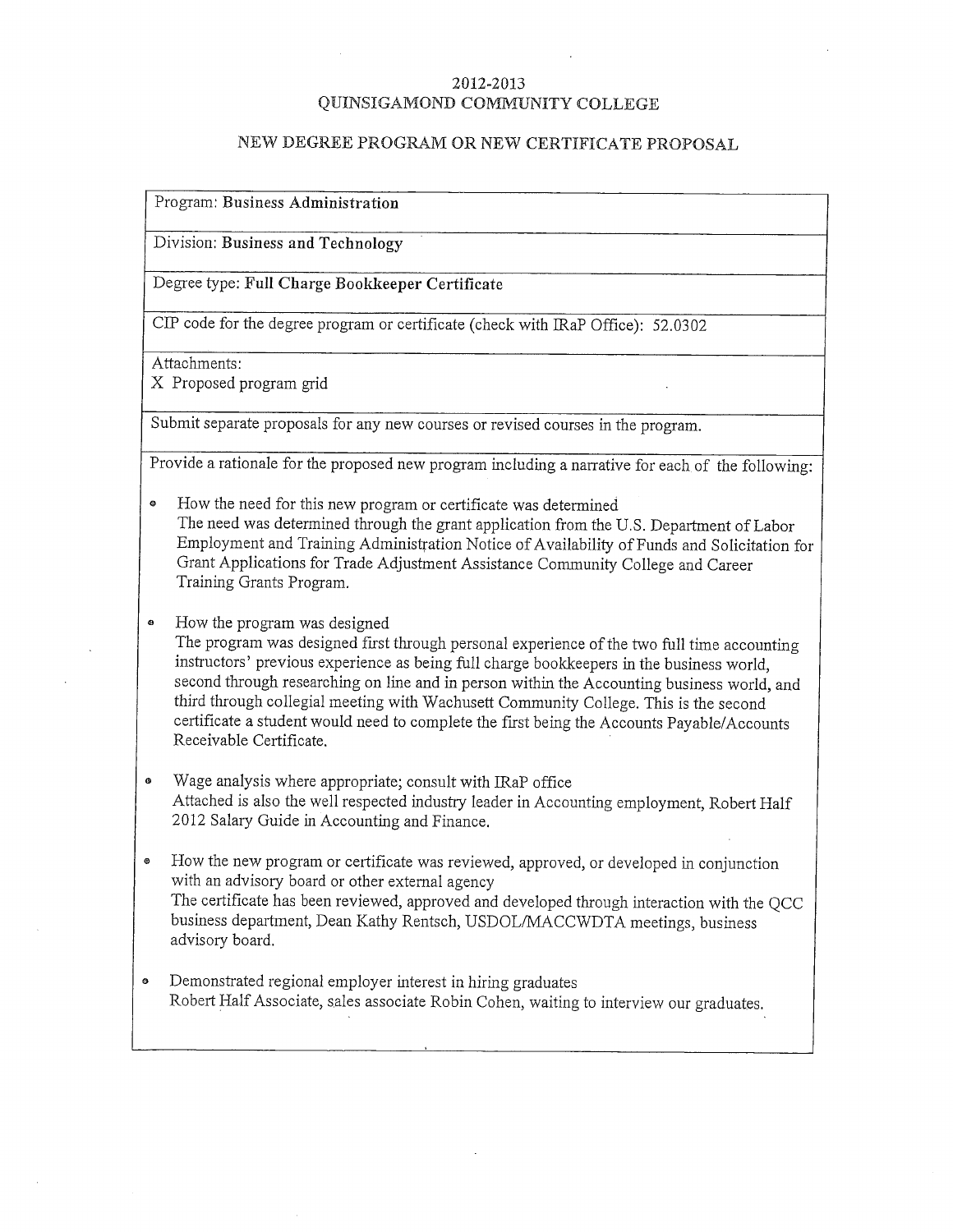List the program goals.

The Full Charge Bookkeeper Certificate focuses on the accounting skills, knowledge, certification and practical experience needed in business. Upon graduation, students will be prepared for entry-level full charge bookkeeper positions in a variety of business settings and may move seamlessly into the Associate in Science in Business Administration.

Does any aspect of the proposed program affect another department? Please confer with the coordinators of affected departments. Affected department(s):

Two required courses not within our Business and Technology Division:

PSY 115 Self-Assessment & Career or  $\bullet$ 

ORT 110 Strategies for College and Career  $\ddot{a}$ 

The Coordinator and a full time professor have been contacted regarding our needs for their courses.

Two required courses are within our Business and Technology Division:

CIS 111 Intro to Microcomputer Applications and CIS 112 Advanced Microcomputer  $\bullet$ Applications are with our division and the coordinator of that department has been very cooperative with our needs also.

For an associate degree program, does the proposed program meet the general education credit requirement for MassTransfer?

 $n/a$ 

If no, please provide a rationale.

Does the program or certificate qualify for financial aid? Check with the Director of Financial Aid and fill out the Gainful Employment Form as needed.

This proposal was submitted by the Director of Financial Aid to the US Government to become financial aid eligible and is pending approval.

Will any of the following be required:

Additional staff Additional space Additional equipment Provide a rationale for any needs indicated and include approximate cost of equipment.

Start-up collection of library resources in support of this program: \$2,500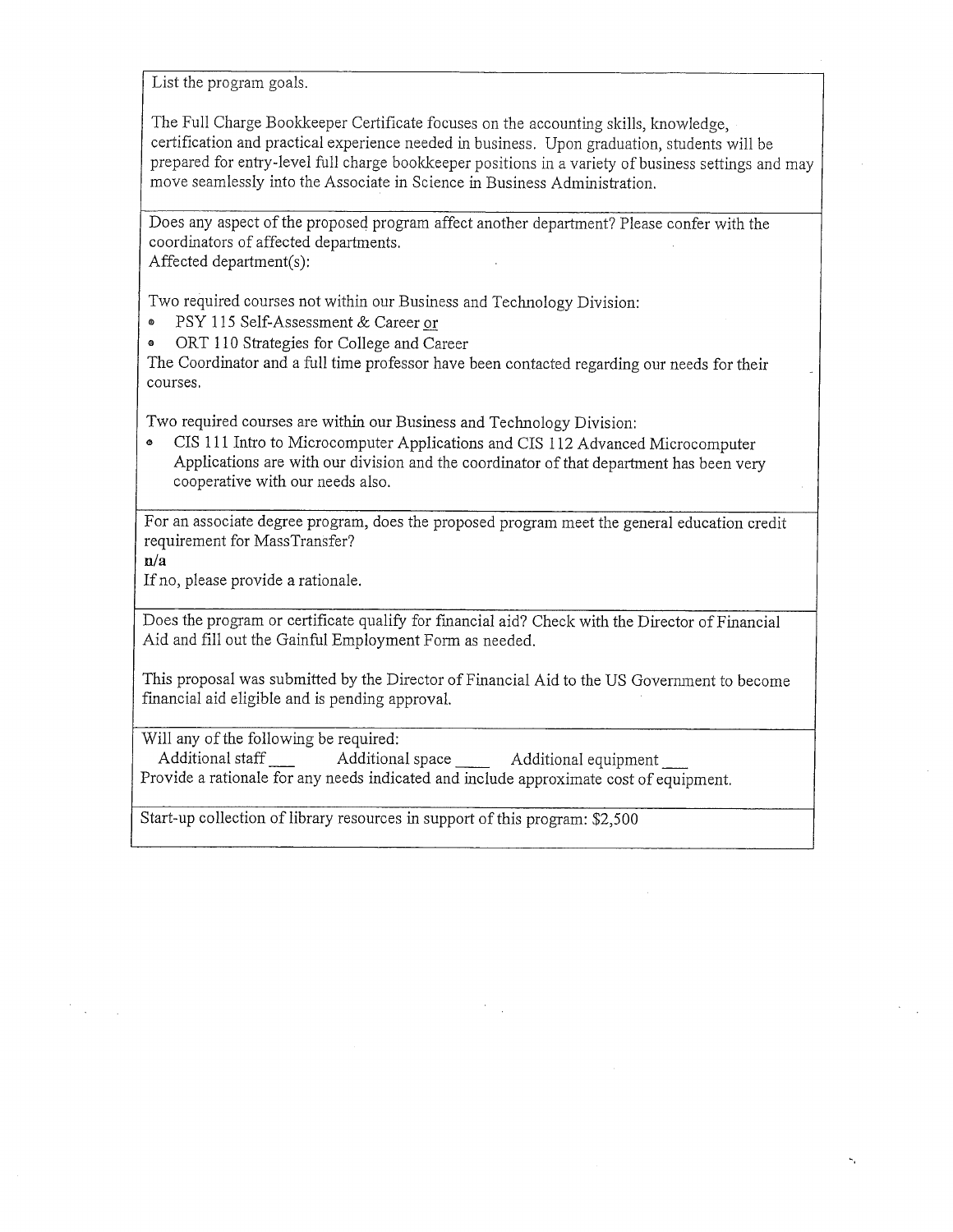List the Program Student Learning Outcomes in the table below. Indicate the course or courses that will fulfill each outcome and indicate the degree or level of connection between the course and outcome as indicated here.

I-Introductory/Background - There is an indirect relationship between the course and the outcome. The outcome itself is not the focus of the course but at least one element of the course serves as a building block to the achievement of the final outcome. For example, course elements may provide the knowledge, skills or attitudes necessary for the ultimate achievement of the outcome.

M - Intermediate/Transitional - There is more of a direct relationship between the course and the outcome than Introductory. A mixture of course elements supports the final achievement of the outcome, but the final integration of knowledge, skills and attitudes necessary for its achievement is not accomplished in this course. For example, knowledge, skills and/or attitudes (at least 2 of the 3) required for achievement of the outcome may be the focus of the course or course element, but the integration of all three is not.

E - Emphasized - There is a direct relationship between the course and the outcome. At least one element of the course focuses specifically on the complex integration of knowledge, skills and attitudes necessary to perform the outcome.

|   | PROGRAM STUDENT LEARNING OUTCOMES FOR Full Charge<br>Bookkeeper Certificate                                                                   | Supporting     | I, M, E |
|---|-----------------------------------------------------------------------------------------------------------------------------------------------|----------------|---------|
|   |                                                                                                                                               | course(s)      |         |
|   | Prepare adjusting and correcting entries to include the bank reconciliation                                                                   | <b>BKK 102</b> | Ε       |
|   | and trial balance as needed                                                                                                                   | <b>ACC 299</b> | Μ       |
|   |                                                                                                                                               | CIS 112        | Ε       |
|   |                                                                                                                                               | <b>BSL 101</b> |         |
| 2 | Calculate depreciation                                                                                                                        | <b>BKK 102</b> | E       |
|   |                                                                                                                                               | CIS 112        | М       |
| 3 | Compute and manage payroll                                                                                                                    | <b>BKK 102</b> | М       |
|   |                                                                                                                                               | <b>BSL 101</b> |         |
|   | Determine inventory valuation under the perpetual and periodic systems,<br>including moving and weighted average, LIFO, FIFO and LCM costing. | <b>BKK 102</b> | E       |
| 4 |                                                                                                                                               | CIS 112        | M       |
|   |                                                                                                                                               | <b>BSL 101</b> |         |
| 5 | Acquire soft skills necessary for today's employer workforce                                                                                  | <b>BUS 250</b> | Ε       |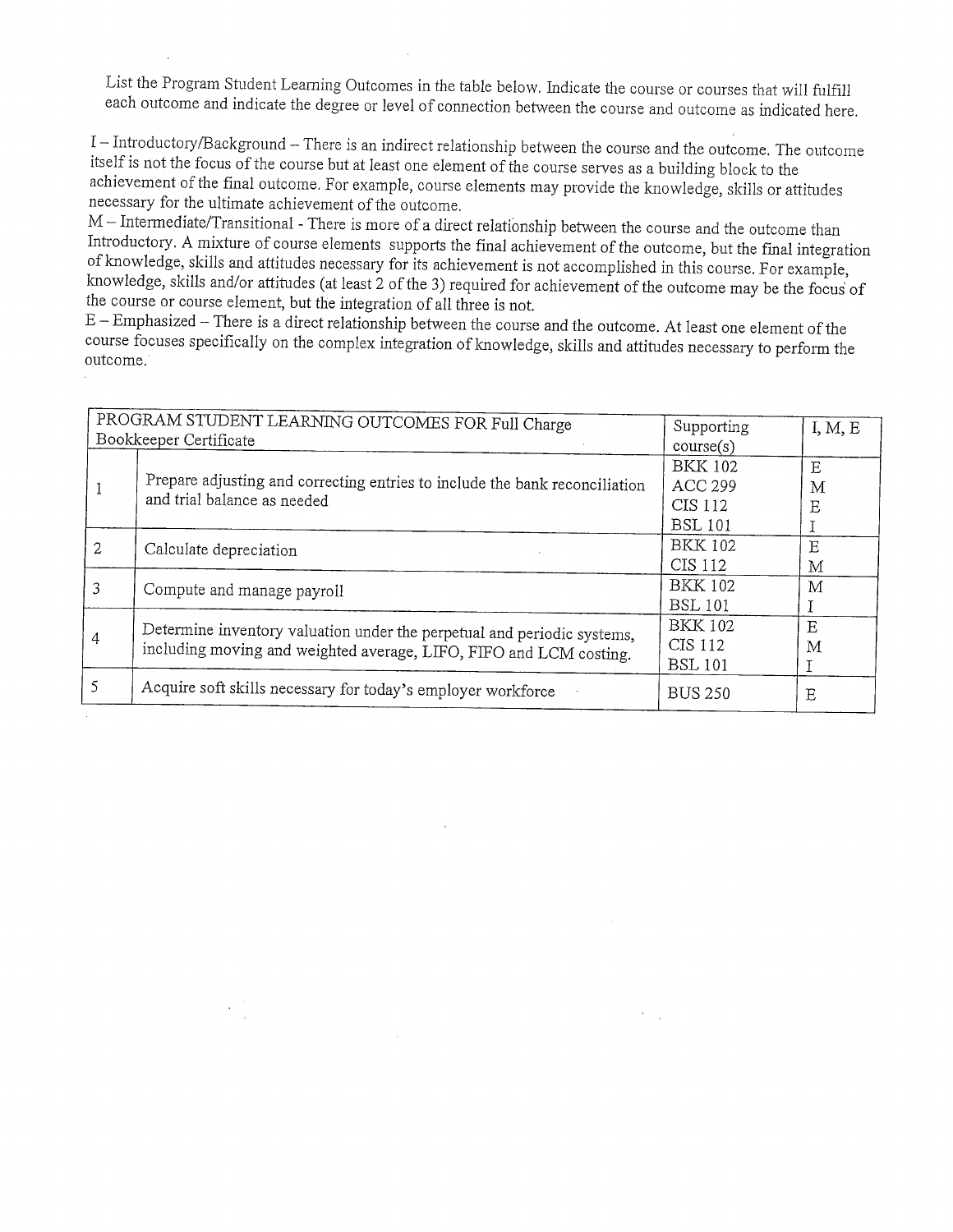| <u>rull uhakut Buukkelper Certificate</u>                                                                                                                                                                                                                                                                                                                               | Technical Performance Standards                                                                                                                                                                                                               |
|-------------------------------------------------------------------------------------------------------------------------------------------------------------------------------------------------------------------------------------------------------------------------------------------------------------------------------------------------------------------------|-----------------------------------------------------------------------------------------------------------------------------------------------------------------------------------------------------------------------------------------------|
| Program Goals                                                                                                                                                                                                                                                                                                                                                           | See page <i>in the technical</i> standards for this program.                                                                                                                                                                                  |
| be prepared for entry-level full charge bookkeeper positions in a variety of business settings<br>certification and practical experience needed in business. Upon graduation, students will<br>The Full Charge Bookkeeper Certificate focuses on the accounting skills, knowledge,<br>and may move seamlessly into the Associate in Science in Business Administration. | Please contact the office of Career Placement Services at careerservices@gcc.mass.edu,<br>Students enrolled in this program may be able to earn academic credit for prior learning.<br>508-854-4439, Room 272 A.<br>Credit for Prior Learning |
| Upon completion of the program graduates will be able to:<br>Student Learning Outcomes<br>Adjust entries                                                                                                                                                                                                                                                                | Please consult The Massachusetts Career Information System at<br>Career Outlook                                                                                                                                                               |
| Calculate depreciation, book and tax, including passenger autos<br>Correct errors, including the bank reconciliation<br>0                                                                                                                                                                                                                                               | http://www.bls.gov/oco/ for specific occupational information. The CIP code for this<br>http://massois.intocareers.com/ or The Occupational Outlook Handbook at<br>program is 52.0302.                                                        |
| Manage inventory under the perpetual and periodic systems, including<br>moving and weighted average, LIFO, FIFO and LCM costing.<br>Manage payroll<br>$\Theta$<br>Θ                                                                                                                                                                                                     | Prospective students may learn more about transfer articulation agreements at the following<br><b>Transfer Articulations &amp; Opportunities</b>                                                                                              |
| <b>Admissions Process</b>                                                                                                                                                                                                                                                                                                                                               | link: http://www.qcc.mass.edu/transfer/ArticPathways.html. More information regarding<br>transfer opportunities is available at: http://www.gcc.mass.edu/transfer.                                                                            |
| students may apply to the program of their choice by following the enrollment steps at the<br>Admissions inquiries should be directed to admissions@gcc.mass.edu .Prospective<br>following link: http://www.gcc.edu/pages/Enrollment_Steps.html                                                                                                                         | Program Contact: BusinessAdmin@gcc.mass.edu                                                                                                                                                                                                   |
| Completion of the Accounts Receivable/Accounts Payable Certificate<br>Admissions Requirements                                                                                                                                                                                                                                                                           | Additional Program Information: For the most up to date information, go to the program<br>website at www.QCC.edu.                                                                                                                             |
| High School Diploma or GED                                                                                                                                                                                                                                                                                                                                              |                                                                                                                                                                                                                                               |
| sites. Refer to the<br>Students should note that some required courses carry minimum prerequi-<br>program grid                                                                                                                                                                                                                                                          |                                                                                                                                                                                                                                               |
| A Criminal Offenders Record Information (CORI) and Sexual Offenders Record<br>are not<br>Information (SORI) are not required. Finger printing and drug testing<br>CORI, SORI, Finger Printing & Drug Testing<br>required                                                                                                                                                |                                                                                                                                                                                                                                               |
| \$210.00 (estimated cost) to take the American Institute of Professional Bookkeepers<br>(AIPB) Certified Bookkeeper examination.<br><b>Additional Cost</b>                                                                                                                                                                                                              |                                                                                                                                                                                                                                               |
| This program may be completed at the QCC Worcester and Southbridge campuses<br>This program may be completed face-to-face<br>Location                                                                                                                                                                                                                                   |                                                                                                                                                                                                                                               |

FULL CHARGE BOOKKEEPER CERTIFICATE

 $\ddot{\phantom{0}}$ 

 $\ddot{\phantom{0}}$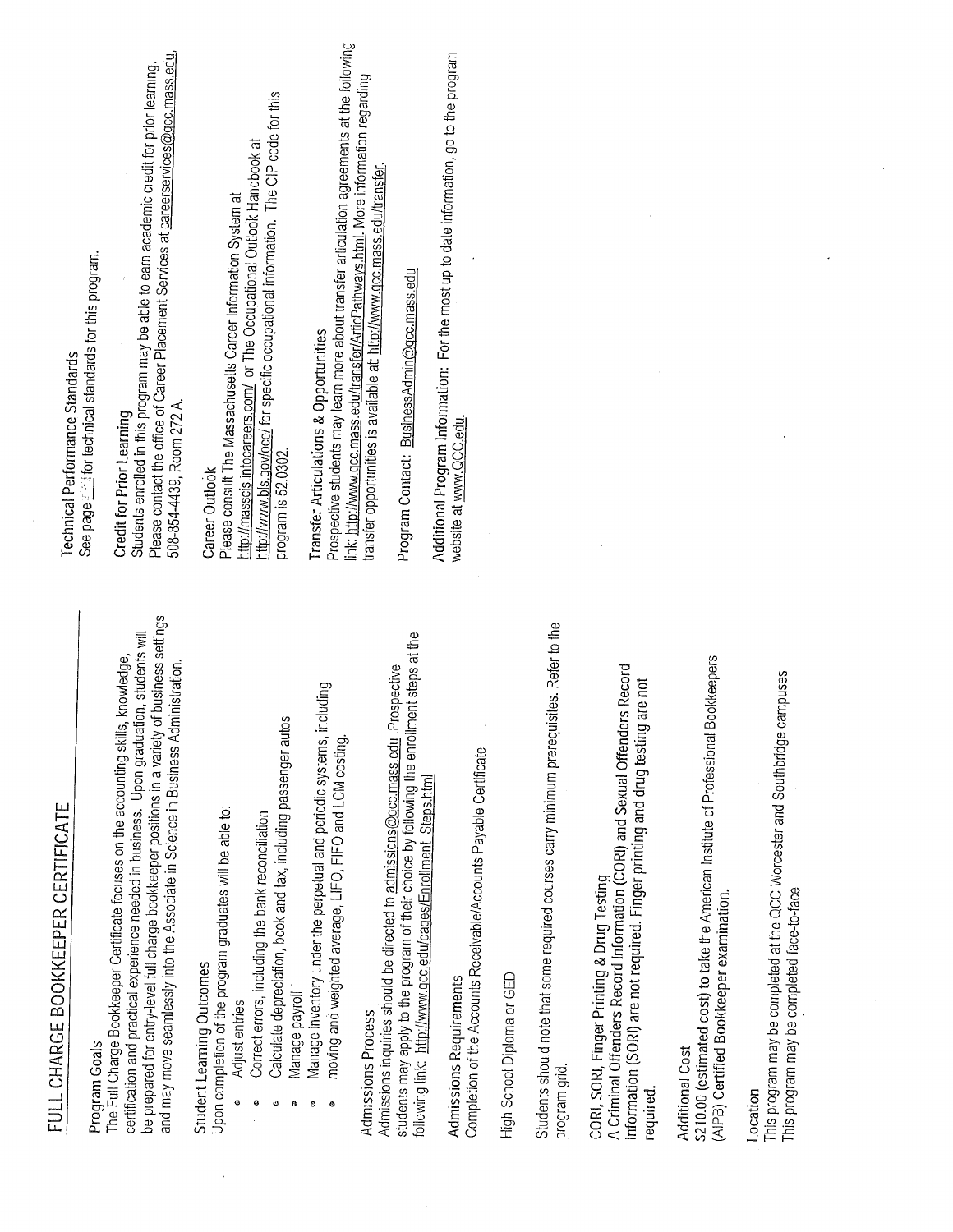FULL CHARGE BOOKKEEPER CERTIFICATE (Program Code: FCBK)

|                                                                                                                        |                   |                                                                                                                |                 |               |         | <b>THE REPORT OF PROPERTY AND DESCRIPTIONS</b> |
|------------------------------------------------------------------------------------------------------------------------|-------------------|----------------------------------------------------------------------------------------------------------------|-----------------|---------------|---------|------------------------------------------------|
| Course Title                                                                                                           |                   |                                                                                                                |                 |               |         |                                                |
| <b>STATE OF CONTRACT PROPERTY AND CONTRACT CONTRACT OF ALL AND CONTRACT OF ALL AND CONTRACT OF ALL AND CONTRACT OF</b> | Course #          | Offered                                                                                                        | Plan to<br>Take | Grade         | Credits | Prerequisites                                  |
| <b>静电电话器 医血管</b>                                                                                                       |                   |                                                                                                                |                 |               |         |                                                |
| <b>Somesters Lating</b>                                                                                                | universität.<br>å | 经电话电话                                                                                                          |                 | Ī<br>S.<br>病患 |         |                                                |
| Bookkeeping II                                                                                                         | <b>BKK 102</b>    | <b>F/S/SU</b>                                                                                                  |                 |               | ∞       | unio).<br>BKK 101                              |
| <b>Business Administration Capstone</b>                                                                                | <b>BUS 250</b>    | <b>FISISU</b>                                                                                                  |                 |               | ∞       |                                                |
|                                                                                                                        |                   |                                                                                                                |                 |               |         | 42 credits completed in the degree program or  |
| Advanced Microcomputer Applications                                                                                    | CIS 112           | <b>F/S/SU</b>                                                                                                  |                 |               | ຕ       | approval of program coordinator                |
|                                                                                                                        |                   |                                                                                                                |                 |               |         | CIS <sub>111</sub>                             |
| Accounting Cooperative Work Experience & Seminar                                                                       | ACC 299           | <b>F/S/SU</b>                                                                                                  |                 |               |         |                                                |
|                                                                                                                        |                   |                                                                                                                |                 |               |         |                                                |
| Business Law                                                                                                           | <b>BSL 101</b>    | <b>FISISU</b>                                                                                                  |                 |               | ∞       |                                                |
|                                                                                                                        |                   |                                                                                                                |                 |               |         |                                                |
| <b>CONTEST COMMENTATIONS AND THE UNITED STATES</b>                                                                     |                   | a mana kata kata na mana na mana na mana na mana na mana na mana na mana na mana na mana na mana na mana na ma |                 |               | ≏       |                                                |

Program Notes:

 $\ddot{\mathbf{e}}$ 

Students complete this certificate with 15 college credits; 12 credits are transferrable to the AS in Business Administration/Career Program (code:BB)  $^{\circ}$ 

BKK 102 is designed for students to prepare for the American Institute of Professional Bookkeepers certification test within the Full Charge Bookkeeper certificate. It may not be considered equivalent to college level Accounting for the purpose of transfer of credit to some baccalaureate institutions.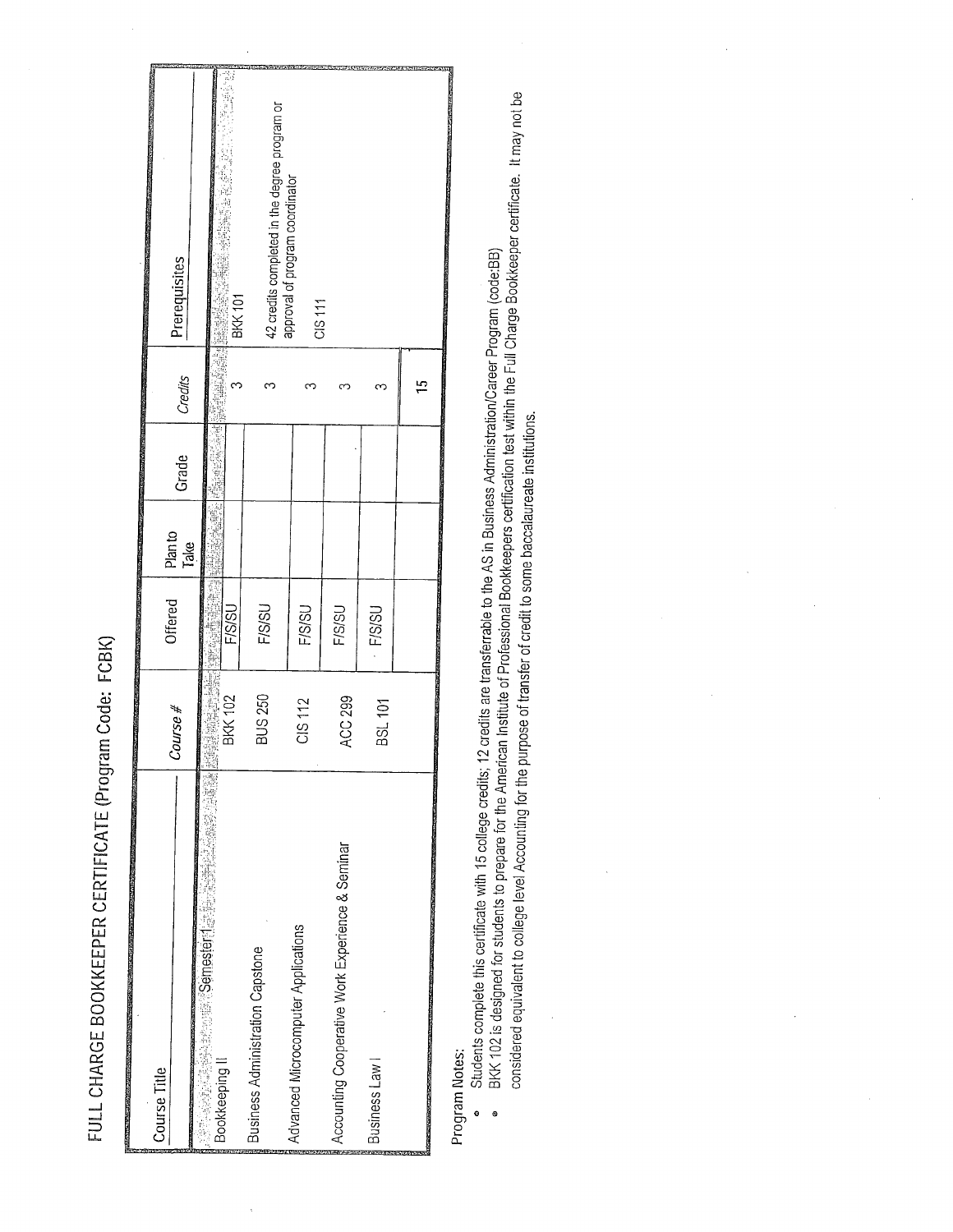# **FULL CHARGE BOOKKEEPER CERTIFICATE**

#### **Program Goals**

The Full Charge Bookkeeper Certificate focuses on the accounting skills, knowledge, certification and practical experience needed in business. Upon graduation, students will be prepared for entry-level full charge bookkeeper positions in a variety of business settings and may move seamlessly into the Associate in Science in Business Administration.

## **Student Learning Outcomes**

Upon completion of the program graduates will be able to:

- Adjust entries.
- Correct errors, including the bank reconciliation.
- Calculate depreciation, book and tax, including passenger autos.
- Manage payroll.
- Manage inventory under the perpetual and periodic systems, including moving and weighted average, LIFO, FIFO and LCM costing.

## **Admissions Process**

Admissions inquiries should be directed t[o admissions@qcc.mass.edu.](mailto:admissions@qcc.mass.edu) Prospective students may apply to the program of their choice by following the enrollment steps at the following link: [http://www.qcc.edu/pages/Enrollment\\_Steps.html.](http://www.qcc.edu/pages/Enrollment_Steps.html)

#### **Admissions Requirements**

- High School Diploma or GED/High School Equivalency
- Completion of the Accounts Payable/Accounts Receivable Certificate

Students should note that some required courses carry minimum prerequisites. Refer to the program grid.

# **CORI, SORI, Finger Printing & Drug Testing**

A Criminal Offenders Record Information (CORI) and Sexual Offenders Record Information (SORI) are not required. Finger printing and drug testing are not required.

# **Additional Cost**

See page 30 for program fees for this program. (Note: Not all programs have program fees).

Estimated cost of \$210.00 to take the American Institute of Professional Bookkeepers (AIPB) Certified Bookkeeper examination.

# **Location**

This program may be completed at the QCC Worcester and Southbridge campuses. This program may be completed face-to-face.

#### **Technical Performance Standards**

See page 17 for technical standards for this program. (Note: Not all programs have technical performance standards).

# **Credit for Prior Learning**

Students enrolled in this program may be able to earn academic credit for prior learning. Please contact the office of Career Placement Services at [careerservices@qcc.mass.edu,](mailto:careerservices@qcc.mass.edu) 508.854.4439, Room 272 A.

## **Career Outlook**

Please consult The Massachusetts Career Information System at <http://masscis.intocareers.com/> or The Occupational Outlook Handbook at <http://www.bls.gov/oco/> for specific occupational information. The CIP code for this program is 52.0302.

## **Transfer Articulations & Opportunities**

Prospective students may learn more about transfer articulation agreements at the following link: [http://www.qcc.mass.edu/transfer/ArticPathways.html.](http://www.qcc.mass.edu/transfer/ArticPathways.html) More information regarding transfer opportunities is available at[: http://www.qcc.mass.edu/transfer.](http://www.qcc.mass.edu/transfer)

**Program Contact:** [BusinessAdmin@qcc.mass.edu](mailto:BusinessAdmin@qcc.mass.edu)

**Additional Program Information:** For the most up to date information, go to the program website at [www.QCC.edu.](http://www.qcc.edu/)